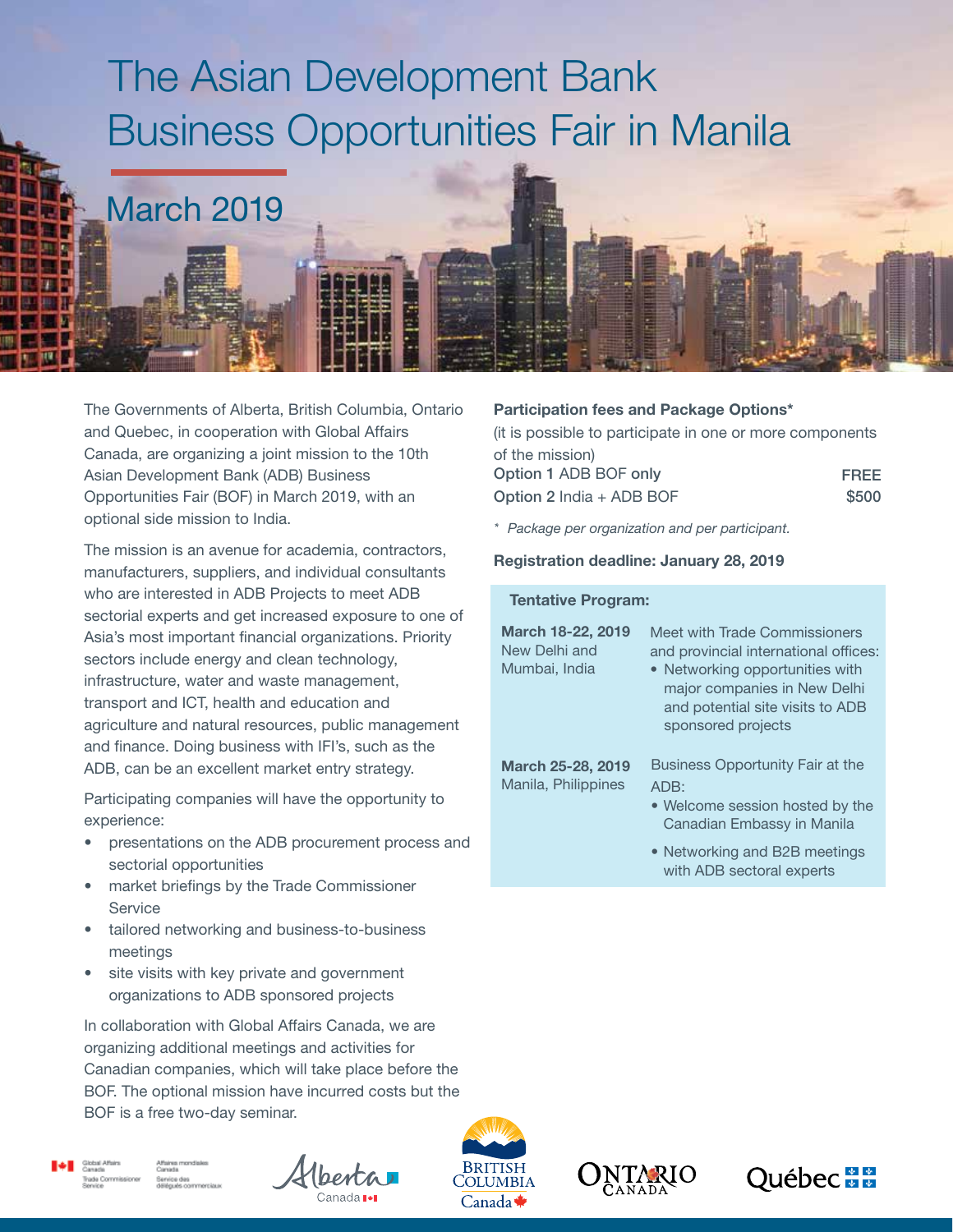## Registration Form

### COMPANY AND PARTICIPANT PROFILE

| Company Name   |         |             |
|----------------|---------|-------------|
| <b>Address</b> |         | City        |
| Province       | Country | Postal Code |
| Email          | Website |             |

#### Company Profile (150 words)

(Please include your competitive advantage as well as a description of the products and services you offer.)

#### Business Objectives (50 words)

(Please include a call to action and the type of organizations/companies/contacts you wish to connect with.)

#### Please select which market programs you would like to participate in:

□ ADB BOF Only □ India